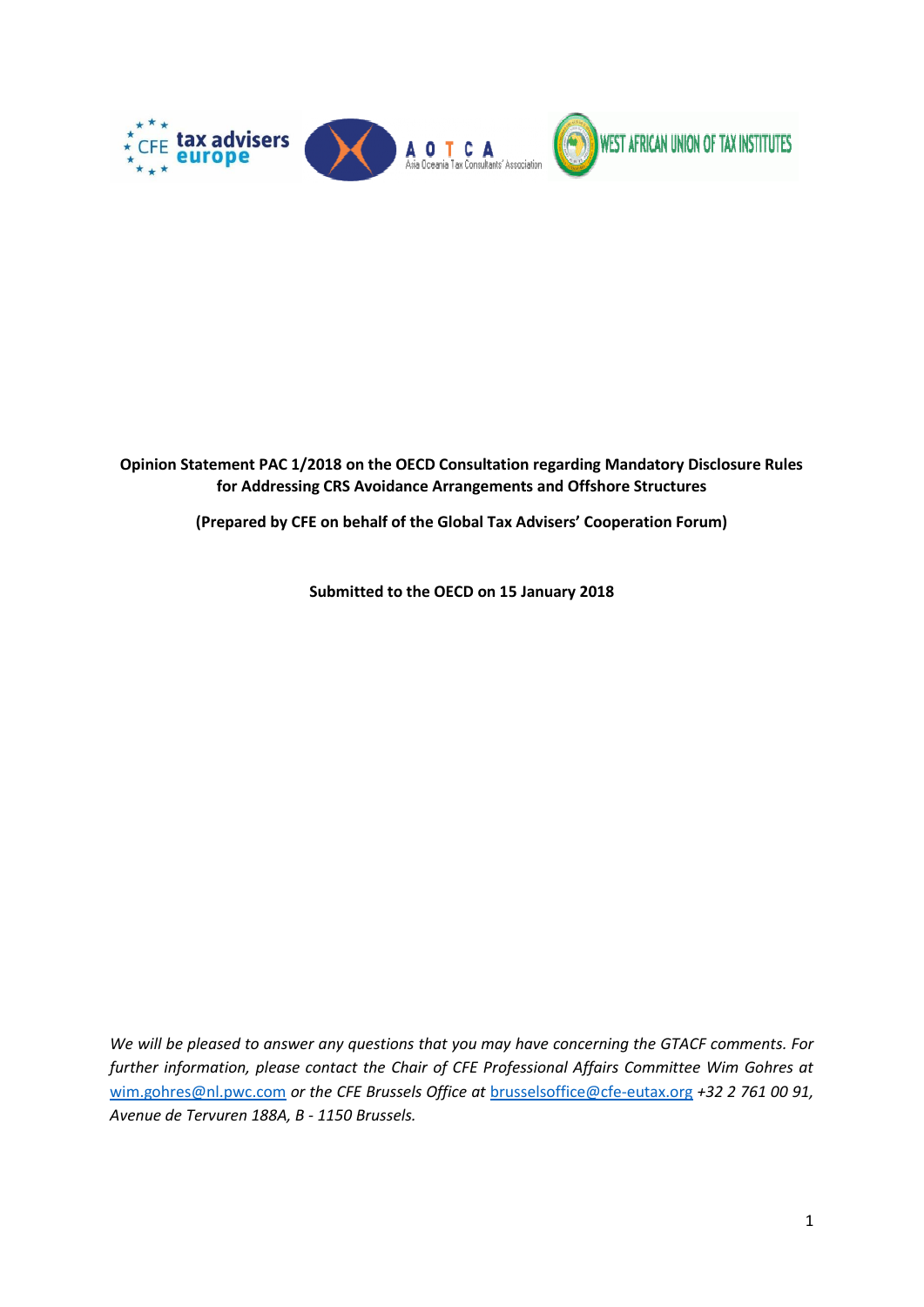*In der Beschränkung zeigt sich erst der Meister, und das Gesetz nur kann uns Freiheit geben.* 

*(The master shows himself by restriction, and only the law will set us free.)*

*Johann Wolfgang von Goethe (1749-1832)* 

## **1. Introduction**

On 11 December 2017, the OECD released a "consultation document"<sup>1</sup> under cover of a media release<sup>2</sup> which invited submissions by 15 January 2018. The public discussion draft is 44 pages in length and contains mandatory disclosure rules for two loosely connected subjects, the avoidance of reporting under the Common Reporting Standard ("CRS") and the use of 'opaque' offshore structures.

## **2. Consultation period and stakeholders' involvement**

The first exchanges on the CRS rules date from 2017 and a lot of countries have not begun the exchange<sup>3</sup>. The CRS rules are primarily aimed at financial institutions and are quite complicated themselves. The disclosure rules regarding opaque offshore structures are complicated as we will see hereafter. The GTACF therefore wants to emphasize that the consultation period is too short for the complicated subjects at hand and that as a result it is difficult to see the true value of this consultation. In view of the call for penalties on non-complying intermediaries and reportable taxpayers, the short consultation period running over public holidays in most countriesruns the risk of underestimating the impact that the proposal may have for those involved and the uncertainty which may stem therefrom. In light of these considerations, GTACF recommends an additional consultation period. Such an extension would allow professional associations such as GTACF to gather comprehensive internal feedback from our member organisations, therefore more meaningful consultation input and technical refinement of the proposed course of action. We will endeavour to partake in any subsequent consultations on this very important subject.

Having said this, GTACF will comment on some of the most salient aspects of the proposal, but cannot claim to be exhaustive or even thorough in its comments. Nonetheless, GTACF hopes that its comments may contribute to the discussion of the proposal.

# **3. Position of the GTACF**

**.** 

GTACF's main concern is that the scope for an obligation to report is too broad and the test to decide whether a report is necessary is quite challenging. We fear that this creates uncertainty for intermediaries and taxpayers involved and could result authorities receiving large quantities of information about quite innocent arrangements sent to reduce the risk of failing to comply. This would ultimately present those authorities with large quantities of meaningless data from which it is difficult to identify activities that are the target of the proposals. Although the OECD definition of intermediaries includes tax advisers as 'service providers', this definition remains somewhat vague. It involves persons who are involved in the implementation of the structures, but it remains unclear how

<sup>1</sup> [http://www.oecd.org/tax/beps/Discussion-draft-mandatory-disclosure-rules-for-CRS-avoidance](http://www.oecd.org/tax/beps/Discussion-draft-mandatory-disclosure-rules-for-CRS-avoidance-arrangements-offshore-structures.pdf)[arrangements-offshore-structures.pdf](http://www.oecd.org/tax/beps/Discussion-draft-mandatory-disclosure-rules-for-CRS-avoidance-arrangements-offshore-structures.pdf) (accessed 29 December 2017)

<sup>2</sup>[http://www.oecd.org/tax/oecd-seeks-input-on-new-tax-rules-requiring-disclosure-of-crs-avoidance](http://www.oecd.org/tax/oecd-seeks-input-on-new-tax-rules-requiring-disclosure-of-crs-avoidance-arrangements-and-offshore-structures.htm)[arrangements-and-offshore-structures.htm](http://www.oecd.org/tax/oecd-seeks-input-on-new-tax-rules-requiring-disclosure-of-crs-avoidance-arrangements-and-offshore-structures.htm) (accessed 29 December 2017)

<sup>3</sup> http://www.oecd.org/tax/transparency/AEOI-commitments.pdf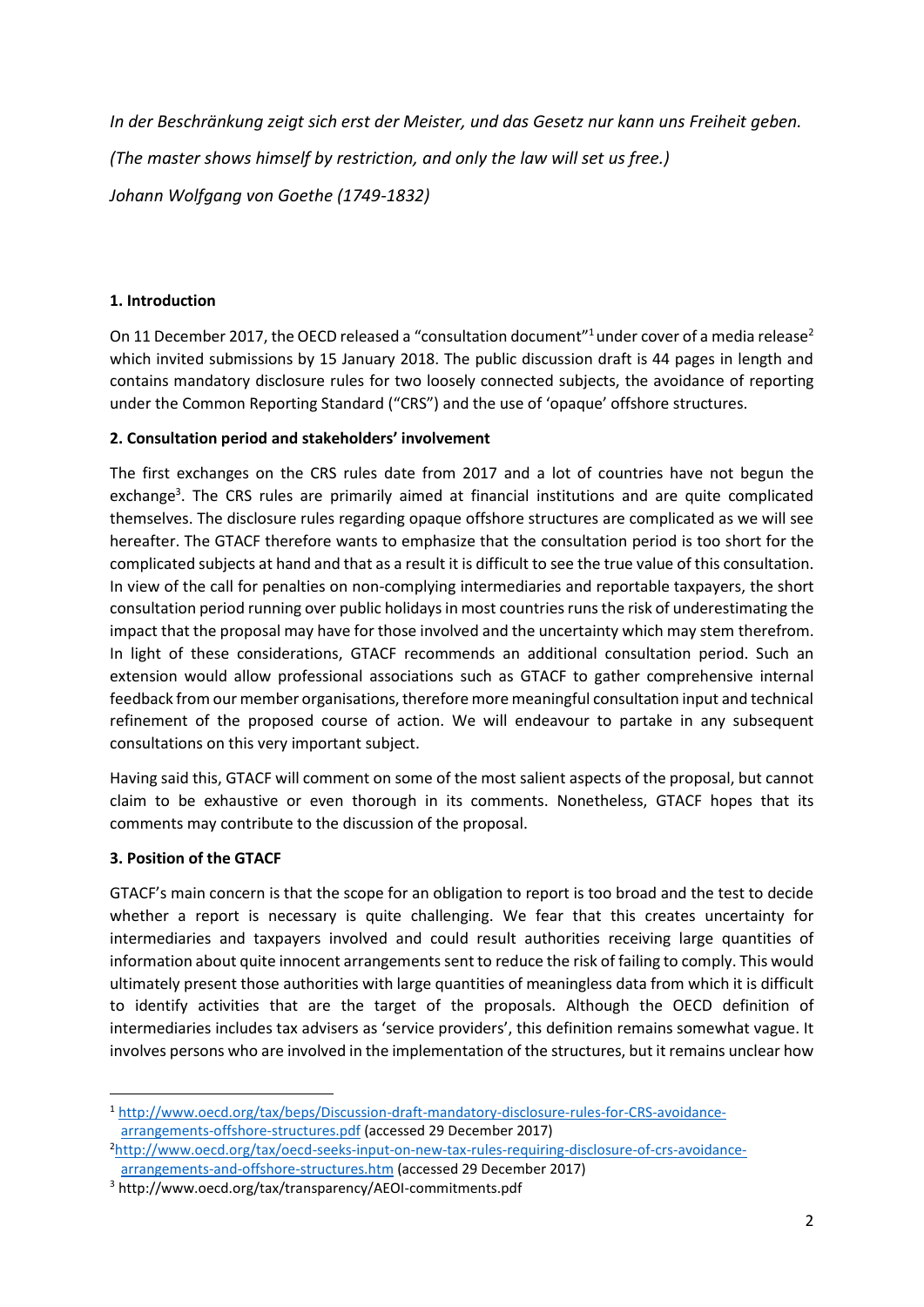much diligence is appropriate to expect before giving tax advice. Tax advisers assist their clients in complying with the complicated tax laws and rules on national and international level and advise their clients on these rules and how to organize their affairs in order to be compliant with such laws and rules. As such, tax advisers stand beside their clients and do not and should not have a commercial interest other than serving their clients while remaining professionally independent from all parties, including their clients.

The present proposal is aimed at a wide group of consultants and true intermediaries, regulated or not, amongst which there may be tax advisers. It is therefore good to remember that only a small part of the tax advisers are actually involved in the area the proposal seeks to regulate and that these tax advisers will provide their services within the boundaries of the relevant laws and jurisprudence.

In this respect it is important to notice once again that the proposal asks for reporting on what are, in itself, legitimate arrangements and structures. If the purpose of any activity directed to avoiding reporting is to evade taxes (or any other illegal purpose) the conduct is for that reason illegal, and usually subject to the heavy penalties associated with tax evasion or other financial crime<sup>4</sup>.

GTACF and its member organisations fully support the combat against tax evasion and expect their members not to be part of any form of tax evasion. GTACF notes that in the end the taxpayer is the one primarily responsible for his affairs and feels that the proposal puts a disproportionate responsibility on the 'intermediaries' especially in view of the call for sanctions. Making such intermediaries the addressees of the proposed rules, sends out the message that taxpayers themselves bear no or little responsibility for their affairs and that they are more or less subject to what intermediaries propose to them.

GTACF also notes that the description "CRS avoidance arrangement" in itself suggests that there is an obligation to use only financial instruments that would be subject to CRS exchange. Similarly, the word 'avoidance' can be seen as suggestive of complicity. CRS obliges financial institutions to exchange information of their clients for tax purposes, but in no way obliges taxpayers to use only financial instruments provided by financial institutions, nor is there an obligation to have their dealings signed off by a tax adviser. GTACF feels it would be more appropriate to extend the scope of the CRS to other entities. This would better serve the purpose of establishing clarity in the reporting obligation, as opposed to putting the reporting onus on the intermediaries. In doing so, the reporting would become much more factual and aimed at situations that, at this stage, are not subject to CRS reporting.

GTACF is concerned that tax advisers would have an obligation to disclose steps taken by their clients, when they, acting as advisers may not know whether or when the steps have been taken, and the steps themselves (choosing one type of investment rather than another) might intrinsically be very commonplace and not motivated by tax evasion or any other illicit purpose. It seems to us that the approach adopted internationally in respect of Anti Money Laundering legislation should be adopted and the disclosure obligation focussed on where there are doubts of illegality. Indeed, where AML legislation already applies there should not be a requirement to disclose the same transaction to multiple authorities.

Also, any requirements imposed on advisers (who are 'intermediaries' within the OECD definitions but, in acting as advisers, are not in reality parties to any of the transactions undertaken ), should reflect their position as owing duties of confidentiality to their clients and not necessarily knowing what their clients have implemented. In many countries, there is no precedent for imposing obligations in such circumstances (other than AML legislation). Where, as for example in the UK's DOTAS legislation,

1

<sup>4</sup> Cotorceanu, Peter: Hiding in plain sight,(2015) 21 Trusts & Trustees 1050 (Oxford)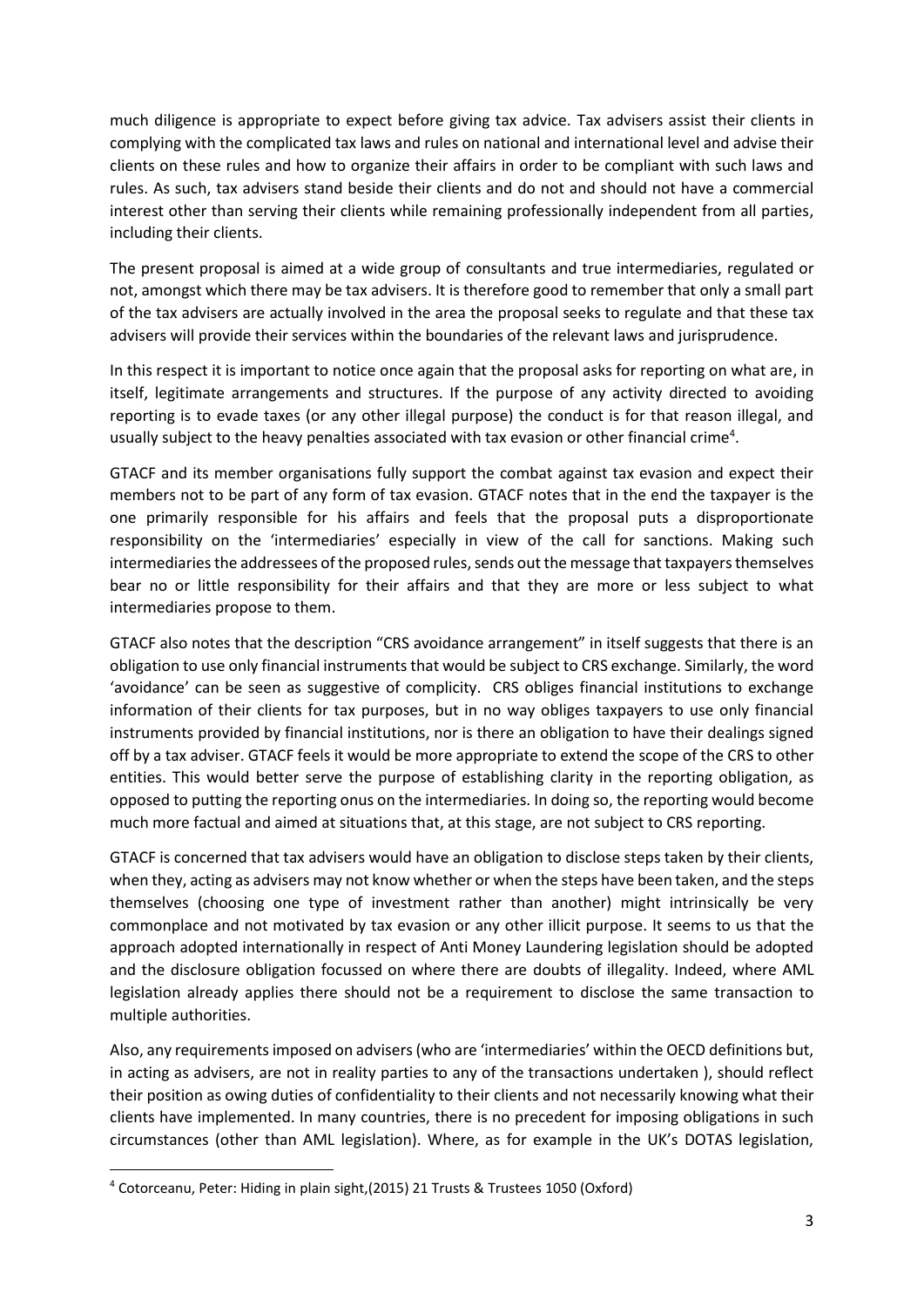advice that is given can become reportable, this is in the first instance the generic nature of the advice that is believed to produce a tax advantage. The scope of the obligation is tightly defined to try to ensure that appropriate confidentiality obligations are respected, that the regime is not disproportionately onerous to operate, and the disclosures made are focussed on matters likely to be of interest to the authorities, who if confronted with routine disclosure of even legitimate transactions, would encounter difficulty in 'seeing the wood for the trees'. Any requirements going further than AML rules should follow the same approach.

### **4. Definition of CRS Avoidance Arrangements**

GTACF believes that a technical refinement of the definitions used by the OECD would result in better clarity and compliance with any relevant obligations subsequently. Similarly, GTACF believes that clarity of legislation and rules in general is essential element in preserving taxpayers' rights and enforcing existing legal obligations.

Conversely, asking intermediaries to report on insufficiently precise or vaguely drafted rules would result in uncertainty. Focusing on clarity of the CRS or other legislation will better ensure that such weaknesses are subsequently eliminated.

A CRS 'Avoidance' Arrangement is any Arrangement for which it is reasonable to conclude that it is designed to, marketed as or has the effect of circumventing CRS legislation or exploiting the absence thereof.

If an arrangement has the effect of 'circumventing' CRS legislation, it is of little interest that it may or may not be designed or marketed as such. In fact, once it is established that CRS legislation is not 'applicable' (instead of 'circumvented'), that should suffice. It is therefore not easy to see the added value of the elements 'designed' and 'marketed'. The question is therefore what the proposal is really aiming at, all arrangements which have the effect of 'circumventing CRS' or the reporting on arrangements which are actually intended to do this. There would be some logic in aiming at those arrangements which were actually intending to avoid CRS, however in GTACF's opinion only if the intention was actually aimed at tax evasion.

GTACF is of the opinion that the exploitation of the absence of CRS legislation cannot and should not be part of the definition. As indicated above there is no ethical or legal requirement to be subject to CRS legislation. If there is no CRS legislation this cannot be a reason for reporting. If this is felt as a shortcoming, the CRS legislation should be expanded. On a more technical level GTACF feels that this makes the definition so broad that it will become unclear when it is actually applicable and thus creates uncertainty for taxpayers and intermediaries alike. In view of the fact that it is proposed that involved persons should be sanctioned, this shall result in legal uncertainty.

Definition 1.1.(c) is aimed at reporting in cases where the due diligence procedures used by Financial Institutions show weaknesses. GTACF feels that logically the CRS or other legislation should be amended to ensure that such weaknesses are eliminated instead of asking intermediaries to report on them. The proposal indicates that these hallmarks are developed in the light of experience of a number of tax administrations. GTACF therefore advocates to focus on the more principled issues, such as clarity of the rules.

In the OECD Consultation commentary under 16) it is explained that 'reasonable to conclude' is to be determined from an objective standpoint without reference to the subjective intention of the persons responsible for the design, marketing or using the scheme. This approach seems somewhat confusing. The test will be satisfied where a reasonable person in the position of a professional adviser with a full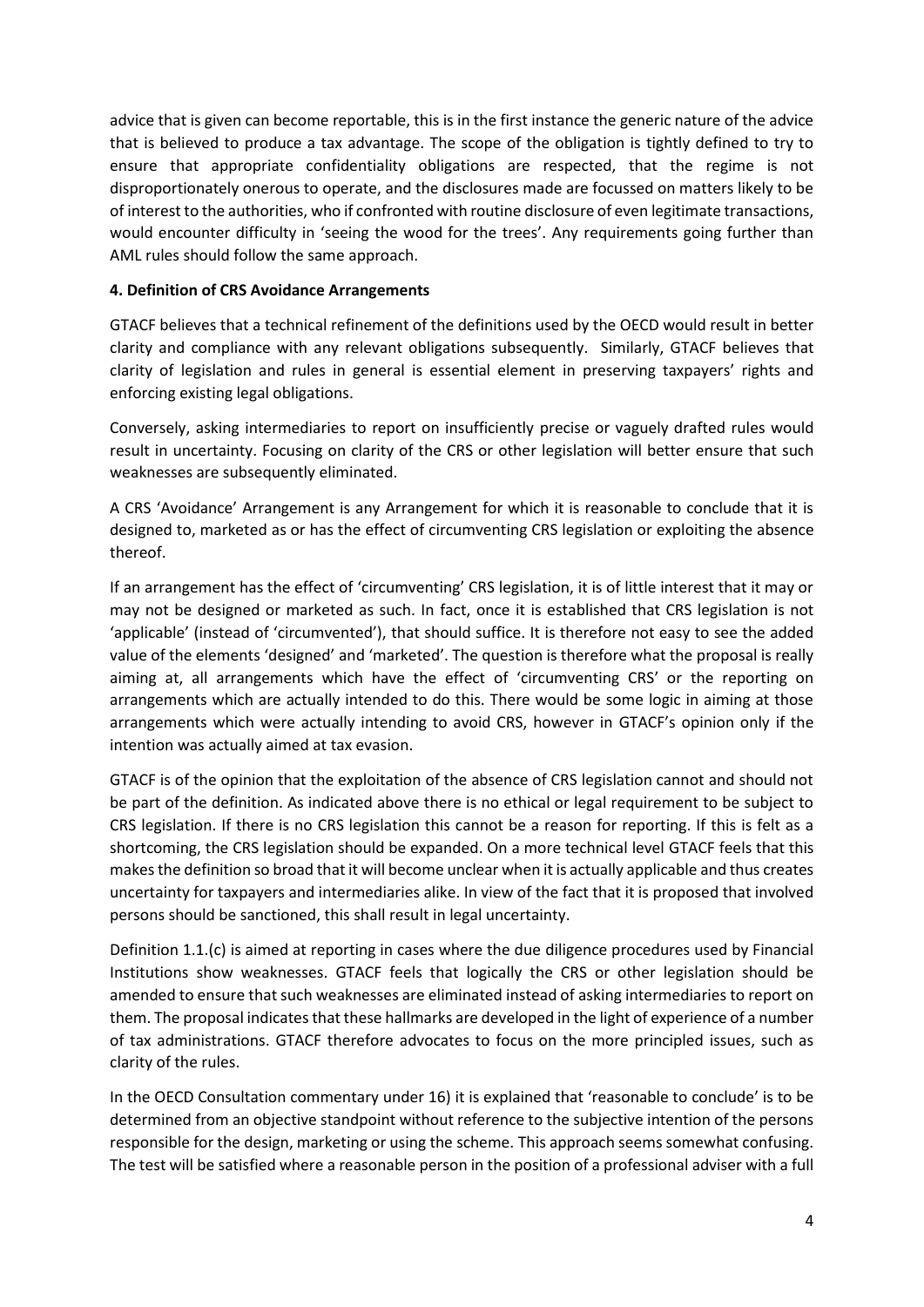understanding of the terms and consequences of the arrangement and the circumstances in which it is designed, marketed and used would come to this conclusion. GTACF points out that in view of the broad hallmarks such a professional adviser will have problems concluding this. The question is therefore how intermediaries and other people involved should be able to make such a distinction, when no professional adviser is involved.

### **5. Definition of Offshore Structures**

GTACF believes that these definitions are quite complicated to understand and therefore implement in practice, under threat of sanctions.

GTACF points out that the definitions set out in Chapter 2 are complex as they refer to each other which results in circular referrals e.g. 1.1 Offshore structure and 1.4 Opaque Ownership structure. This actually reads as: "An Offshore Structure is a Passive Offshore Vehicle held through an Opaque Ownership Structure which is a Ownership Structure allowing a natural person to be Beneficial Owner of a Passive Offshore Vehicle."

Definition 1.3 regarding Passive Offshore Vehicle excludes Institutional Investors, but that seems counterintuitive. In fact, such legal person/arrangement is still passive, the ownership in itself does not change that. It would make more sense to exclude this situation from Opaque Ownership Structures.

The definition of Beneficial Owner refers to the FATF recommendations but then expands this which leads to a partial repetition. It would be better to adhere to the FATF glossary by repeating that definition without embellishments.

GTACF therefore feels that this part of the proposal will be very difficult to implement and/or understand by those persons actually responsible under the threat of sanctions, to report on this. Once again it is pointed out that the mere fact that there is an offshore structure does not say anything about the legitimacy of the structure. There can be many good reasons for this. The definitions do not seem to make an exception for Offshore Structures in situations where relevant authorities are informed about ownership details.

### **6. Disclosure requirements**

The definition of an Intermediary incorporates Promoters and Service Providers. A Promoter means any person who is responsible for the design or marketing of a CRS 'Avoidance' Arrangement or Offshore Structure. A Service Provider means any person who provides Relevant Services in circumstances where the person could reasonably be expected to know that the Arrangement is a CRS 'Avoidance' Arrangement or Offshore Structure.

The group of people that become subject to the reporting obligation can and will be therefore very broad. For a disclosure on what is in effect a legitimate arrangement GTACF feels this is not balanced. GTACF points out that if the arrangement is not legitimate those involved will be subject to criminal law and can be punished but will in all probability not be active in making disclosures. This proposal for practical purposes is thus not aimed at the latter group and therefore the reporting obligations should be reasonable and clear.

This also means that GTACF feels that the reporting obligations if any should be limited to situations where the arrangement is actually implemented. GTACF points out that 'making available' is one of the few key elements which are not defined. For example, the United Kingdom's Disclosure of Tax Avoidance Schemes (DOTAS) has a clear guidance on this subject.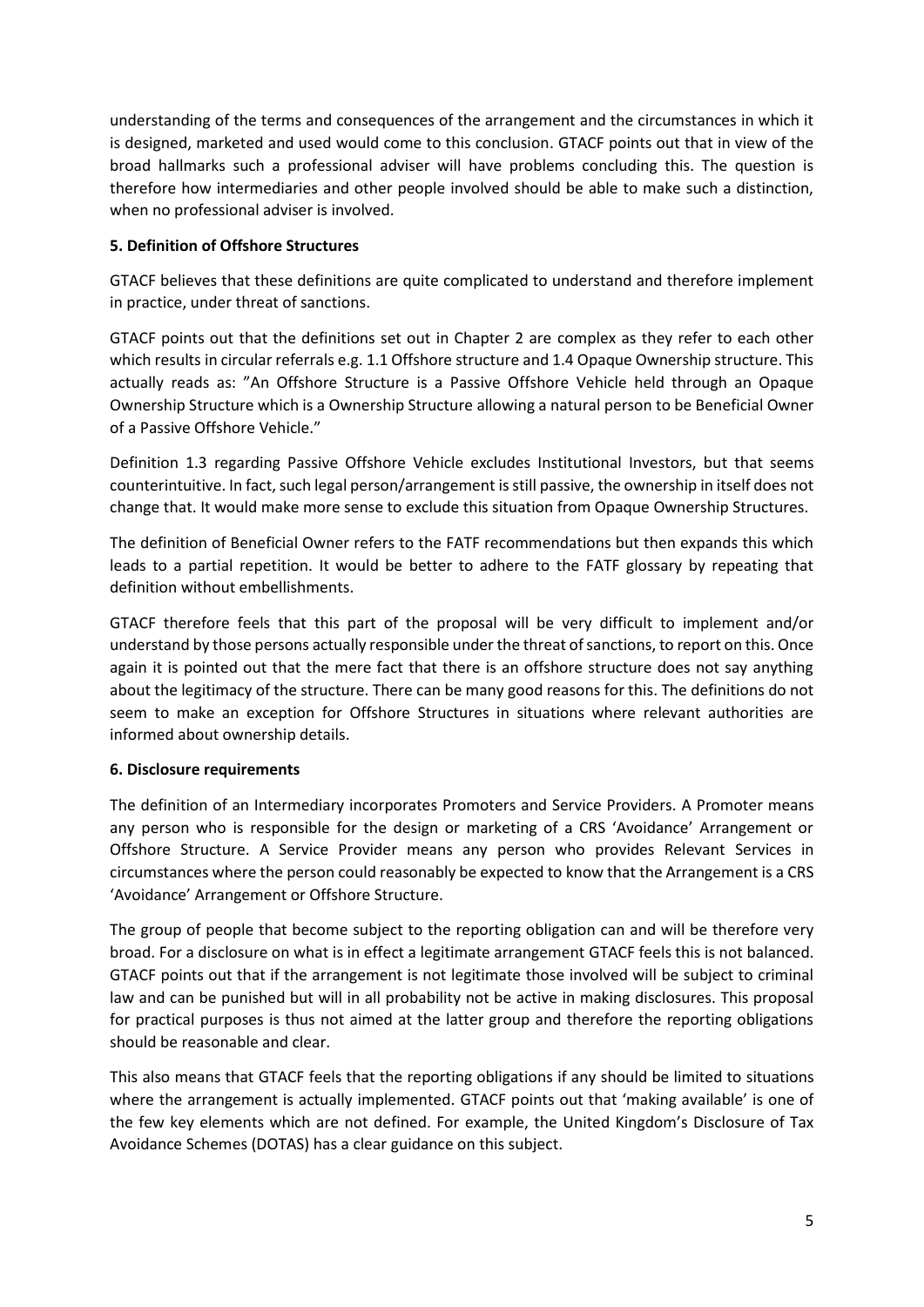The proposed disclosure of CRS arrangements entered into after 15 July 2014 is in fact retrospective if not retroactive. For reporting on arrangements which are not illegal GTACF feels this will be disproportionate specifically in view of the uncertainty in respect of 'what' to report and 'who' should report.

## **7. Information reporting**

The reporting should enclose names, address, contact details, jurisdictions of tax residence and tax identification number (TIN) of the person making the disclosure, any Reportable Taxpayer (in which case also the birth date should be reported) and any Client or Intermediary and furthermore the details of the arrangement.

GTACF is concerned that part of this proposal actually entails reporting on other people such as the taxpayer, the actual client, potential users and other intermediaries involved. Non-compliance to this would be sanctioned. GTACF feels that the proposal in this respect goes beyond what one may expect of the citizens of democratic states and points out this reporting on other people is actually required where *per se* no illegitimate arrangements are in order.

For CRS one should also report those features for which it is reasonable to conclude that they are designed to, marketed as, or have the effect of, 'circumventing' CRS. For the Offshore Structures similar language applies. GTACF feels that this borders on self-incrimination and at least will breach the equality of arms. Especially for tax advisers this will be very awkward. For taxpayers this reporting as soon as such an arrangement is made available, may actually endanger their free access to tax advice.

### **8. Penalties**

The commentary states that the regime needs penalties for both intermediaries and taxpayers to ensure compliance. However, GTACF reiterates that it would be disproportionate to impose penalties for not reporting legitimate arrangements in a situation where it is unclear whether these are covered by the proposal or not. GTACF clearly stands against tax evasion, however imposing a penalty for noncooperation with self-incrimination is in fact at odds with the principles of the rule of law.

### **9. In conclusion**

GTACF therefore concludes that the proposal as such puts an unfair obligation on intermediaries and especially on tax advisers and their clients that could ultimately prove ineffective because compliant intermediaries (as defined) could seek to protect their position by reporting matters that are in reality of no interest to the authorities.

The broad definitions of the proposal combined with the penalties make for a situation where those involved could be penalized for what may be a legitimate arrangement. GTACF feels that better clarity of CRS legislation will supersede the need for mandatory disclosure rules. Finally, GTACF is of the opinion that the part of the OECD proposal related to Offshore Structures will be very difficult to implement in practice.